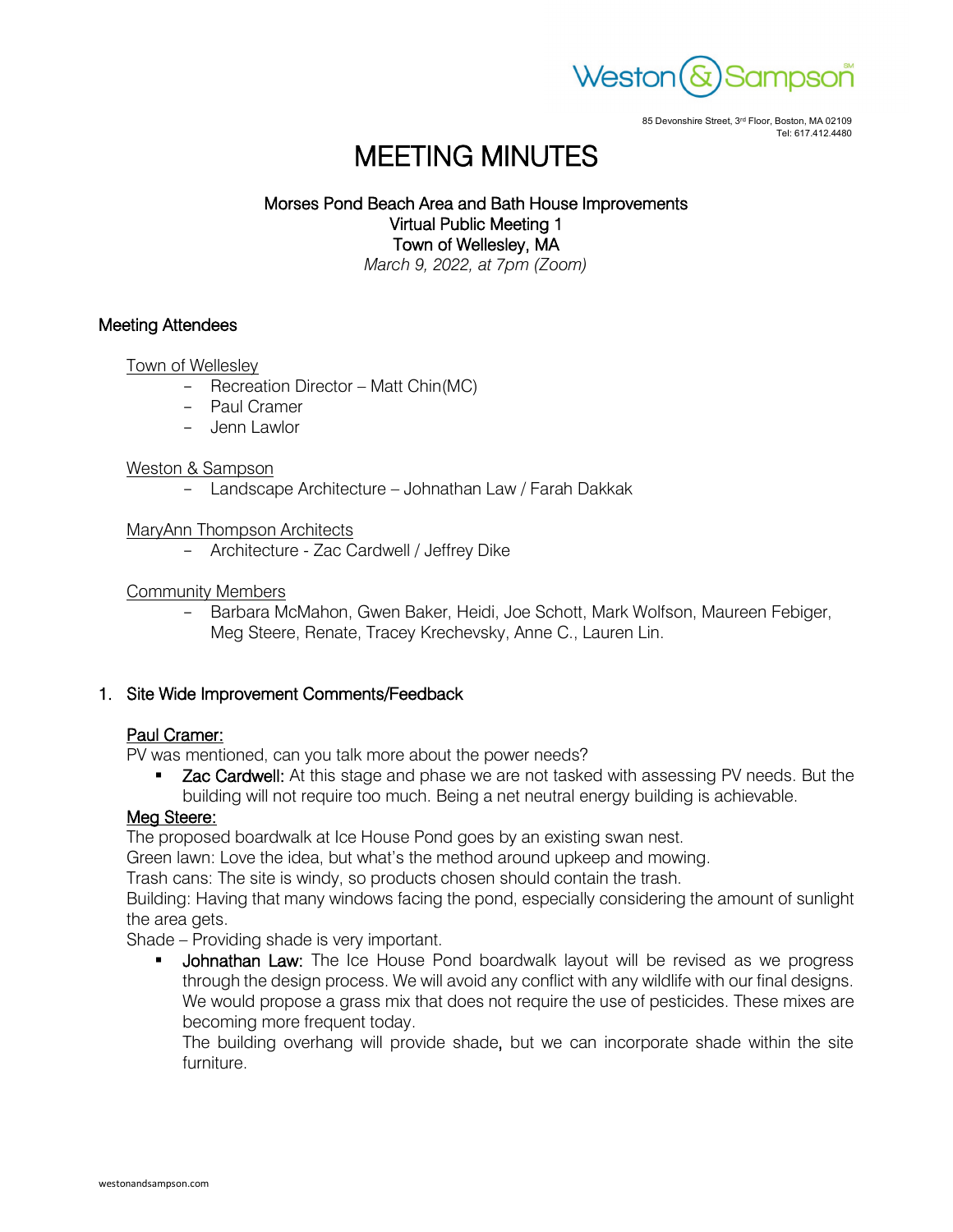# Maureen Febiger:

Scandinavian style and modern furniture would be very appropriate. I like the colored options you showed

Shade – Providing shade where possible. For beach goers closer to the water.

- **Zac Cardwell:** Building roofline and shade provided by that.
- **Johnathan Law**: Seating options that also incorporates umbrellas.

# Maureen Febiger:

Extending the use season of the site.

- **Johnathan Law**: We envision the design will extend the use into more seasons.
- **Matt Chin**: This is correct, we are trying to make the site more seasonal and used throughout the year.

# Joe Schott:

Making the space a 40 week a year, when I look at the concession stand and admin building. Can we consider partition walls and removable walls – making the space larger when needed, then adding back the walls when the summer season is on.

Moving the building and providing an open space as you come into the site is great. Can we use the lawn spaces for programable amphitheater space?

Making the site more accessible is great, and to be commended.

#### Paul Cramer:

Second what Joe said, moving the exercise equipment areas away from the peninsular view as you approach the pond.

# Gwen Baker:

The boardwalk at Ice House Pond, gets gross in the summer. Dredging the pond is an idea while considering the ecology of the space.

Dropping of children and carrying items to the beach is a problem most people face.

Extending the use of the site will be terrific.

#### Mark Wolfson:

Restoration of Icehouse Pond is a conversation that may need to happen as part of this project. To provide more use.

# Paul Cramer:

Kayak storage structure – need to make sure it's not obstructing the views as you approach the site.

#### Lauren Lin:

The Ice House Pond boardwalk has nesting swans in this location.

The Kayak Storage structure – Has there been discussion with Wellesley High School, to consider their needs and crew uses.

• Matt Chin: Maybe not necessarily crew, but sail boats and other water activities we can look at incorporating in the future. In terms of scope and size of storage.

Weston & Sampson